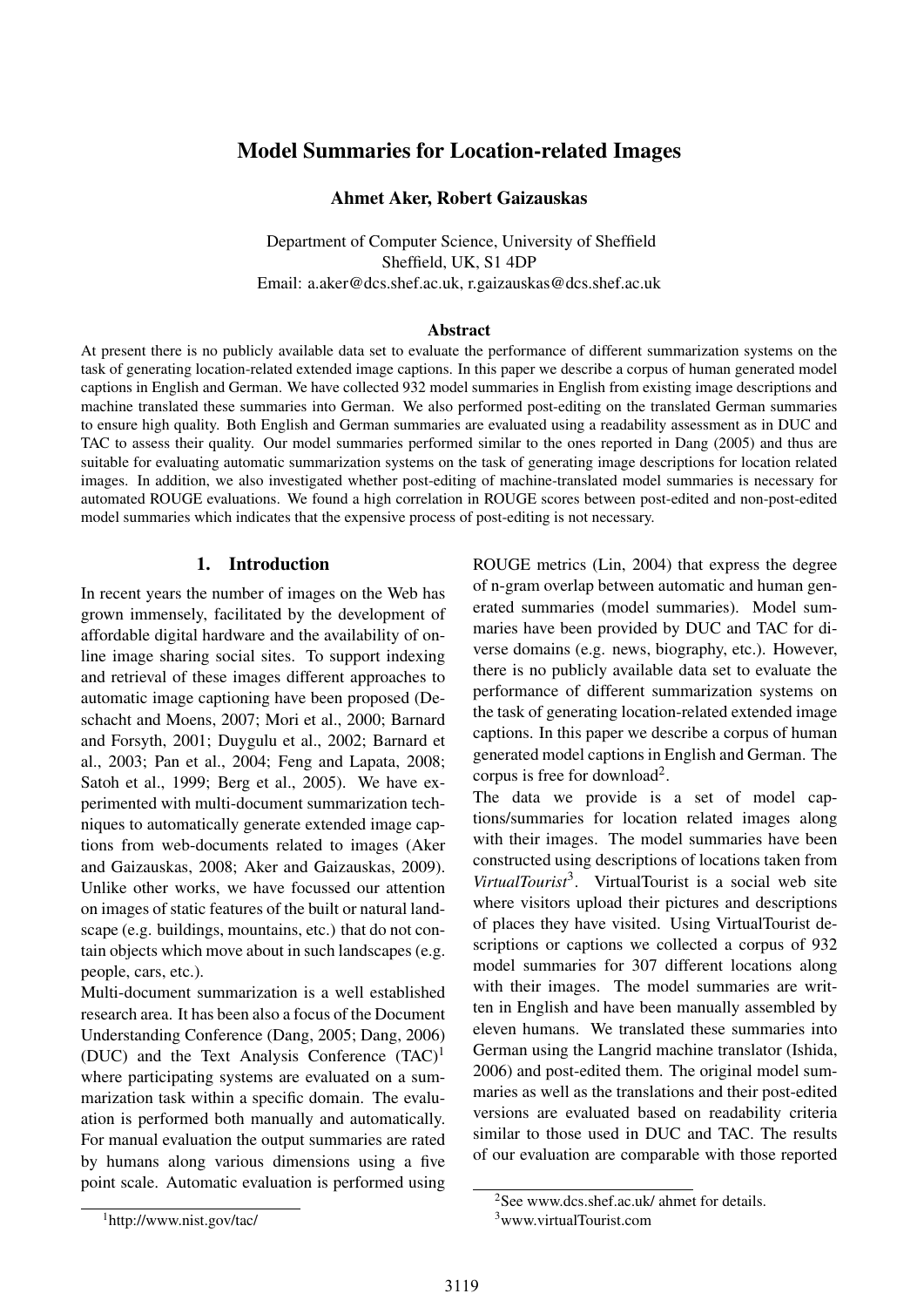by DUC for the readability of model summaries. In this paper we first describe the collection of model summaries. In section 3 we discuss the multi-lingual caption generation. Finally we report the results of manual readability evaluation of model summaries for both languages and conclude the paper in section 5.

## 2. Model Summary Collection

One approach to gathering model captions/summaries is to begin by retrieving documents from the web using as a query the name of the image subject (e.g. "Westminster Abbey"). These are the same documents from which an automated caption generator will generate its summary. The model caption/summary is then generated by humans who read the documents and write a model summary. This is the approach to model summary creation followed in DUC and TAC. In a variant of this approach, humans gather "information nuggets" – atomic facts – from the retrieved documents and use these to assess automatic summaries by checking the extent to which the automatically generated summary contains the nuggets (Voorhees, 2003).

In both variants of this approach the generation of model summaries requires that humans read all the documents to be summarized and select the content to go into a summary. However, going through all the documents and reading them is a labor-intensive task (in time and money).

To reduce the burden of model summary generation we have used *VirtualTourist* as a resource. Virtual-Tourist is one of the largest online travel communities in the world, where over six million travelers around the world share information in form of image descriptions or captions. Collecting model summaries from these existing descriptions has the following advantages:

### Descriptions for locations are "natural" model

summaries in that they are written to concisely convey essential information about the subject of the image. Furthermore since they are captions spontaneously written and associated by humans with images there is an argument for preferring them as model captions to summaries artificially created from documents mentioning the location.

Descriptions are shorter (average length is 87 words) than documents which need to be summarized if following a DUC-like approach. This reduces the time required for reading to the time which needs to be spent reading only a few short image descriptions.

Descriptions are more focused on the location The descriptions are focused on the location in the image. If the description, for instance, is about a church, then it usually contains information about when the church was built, the name of the architect or designer, where the church is located, how to reach the church by public transport, etc.. This contrasts with documents retrieved using the location name as a query, which may have a different focus and either not contain the relevant information or contain it in a non-obvious place in the document, i.e. the content selection has already been done in the image descriptions, again reducing the time and effort needed to create model summaries.

Given the advantages of reduced time/effort in creating a model summary resource we decided to use VirtualTourist image descriptions as model summaries. Note that this choice distinguishes the summary/caption evaluation from other summary evaluations in that the reference or model summaries are not derived from the documents from which the automated summaries are themselves generated. A likely consequence of this is that the automated summary scores will be lower than when the reference and peer summaries are generated from the same source; however, given the redundancy of information on the web, this effect should not be too high for well-known locations.

### 2.1. Collection Procedure

VirtualTourist organizes images by location. We selected popular cites including *London, Edinburgh, New York, Venice, Florence, Rome*, assigned different sets of cities to eleven different human subjects and asked them to collect up to four model summaries for each place from existing captions with lengths ranging from 190 to 210 words (Figure 1).

During the collection it was ensured that the summaries did not contain personal information and that they did genuinely describe a place, e.g. *Westminster Abbey*. If the captions did contain personal information this was removed. Where a caption was deemed too short, i.e. the number of words was less than 190, more than one caption was used to build a model summary. We also ensured that summaries did not contain redundant information. If the caption contained more than 210 words the less important information was deleted – this was a subjective decision made by the person collecting the captions.

We collected model summaries for 307 different places from various cities around the world. The number of places with four model summaries is 170, with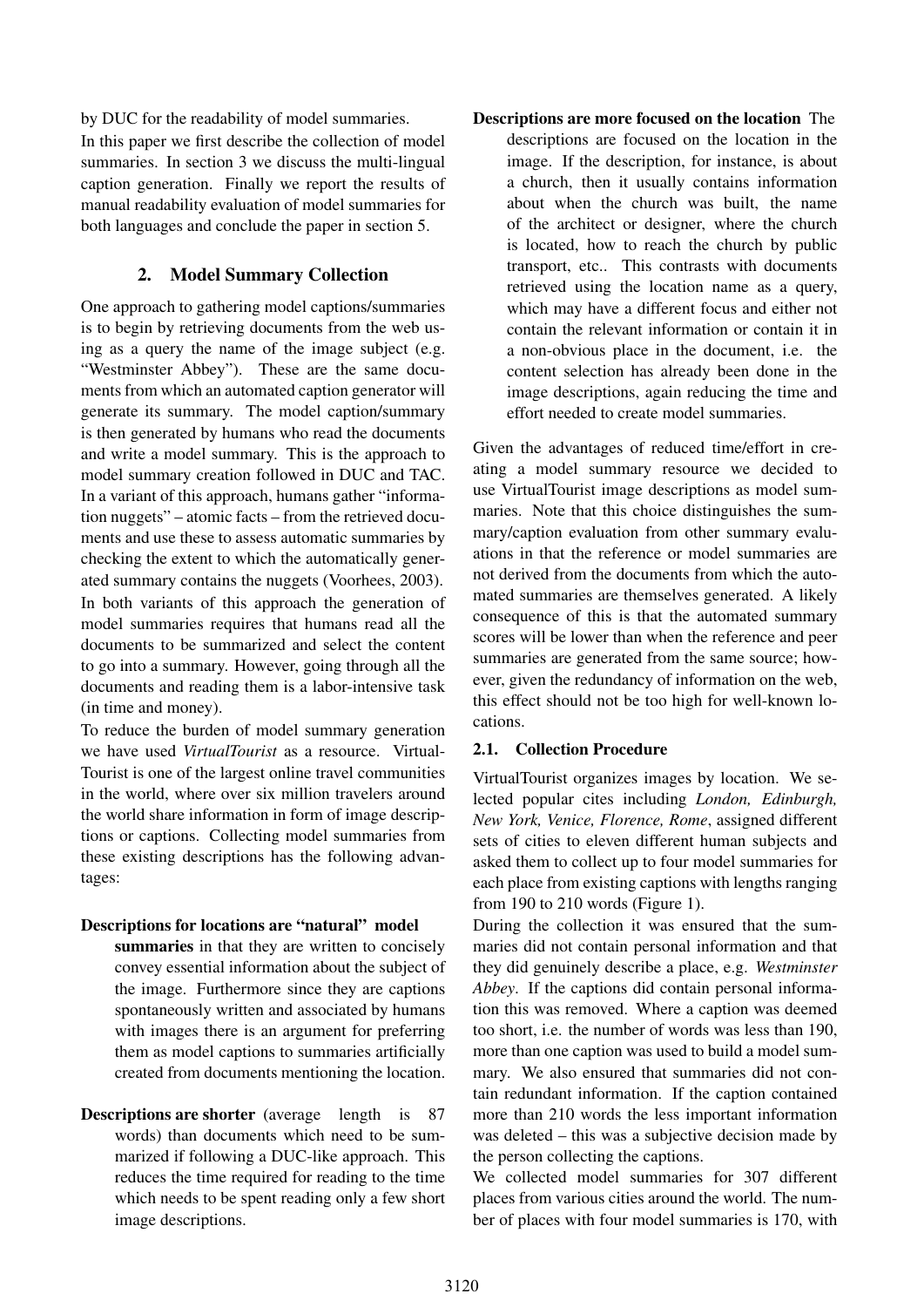Table 1: Model summary about the Eiffel Tower in English and its post-edited German machine translation.

The Eiffel Tower is the most famous place in Paris. It is made of 15,000 pieces fitted together by 2,500,000 rivets. It's of 324 m (1070 ft) high structure and weighs about 7,000 tones. This world famous landmark was built in 1889 and was named after its designer, engineer Gustave Alexandre Eiffel. It is now one of the world's biggest tourist places which is visited by around 6,5 million people yearly. There are three levels to visit: Stages 1 and 2 which can be reached by either taking the steps (680 stairs) or the lift, which also has a restaurant "Altitude 95" and a Souvenir shop on the first floor. The second floor also has a restaurant "Jules Verne". Stage 3, which is at the top of the tower can only be reached by using the lift. But there were times in the history when Tour Eiffel was not at all popular, when the Parisians thought it looked ugly and wanted to pull it down. The Eiffel Tower can be reached by using the Mtro through Trocadro, Ecole Militaire, or Bir-Hakeim stops. The address is: Champ de Mars-Tour Eiffel.



Figure 1: Model Summary Collection.

three 41, with two 33 and 63 had only one model summary. This leads to 932 model summaries in total. On average 7.5 minutes was spent to generate one single model summary with 116 hours being spent to gather the entire collection. An example model summary about the *Eiffel Tower* is shown in Table 1.

We also manually categorized each of the 307 places by scene type (Aker and Gaizauskas, 2009; Gornostay and Aker, 2009). Table 2 shows 60 different scene types (ranging from rural types such as mountains, valley, etc. to urban types such as churches, museums, etc.) covered by our 307 places. Table also gives details about the number of places and number of model summaries in each scene type.

Der Eiffelturm ist der bekannteste Platz in Paris. Er ist aus 15.000 zusammengesetzten Stcken mit 2.500.000 Nieten gemacht. Er ist ein 324 m (1070 ft) hoches Bauwerk und wiegt rund 7.000 Tonnen. Dieses weltberhmte Wahrzeichen wurde im Jahr 1889 gebaut und nach seinem Konstrukteur, Ingenieur Gustave Alexandre Eiffel benannt. Er ist heute einer der weltweit grten touristischen Orte, der jhrlich von rund 6,5 Millionen Menschen besucht wird. Es gibt drei Ebenen, die man besuchen kann: Die Stufen 1 und 2, die entweder ber die die Treppen (680 Stufen) oder den Aufzug erreicht werden knnen und die auch ein Restaurant "Altitude 95" und ein Souvenir-Geschft im ersten Stock haben. Der zweite Stock hat auch ein Restaurant "Jules Verne". Stufe 3, die an der Spitze des Turms ist, kann nur mit dem Lift erreicht werden. Aber es gab Zeiten in der Geschichte, als der Eiffelturm berhaupt nicht bei allen beliebt war und als die Pariser dachten, er sei hsslich und ihn abreien wollten. Der Eiffelturm kann erreicht werden, indem Sie die Mtro durch Trocadro, Ecole Militaire oder Bir-Hakeim Haltestellen benutzten. Die Adresse ist: Champ de Mars-Tour Eiffel.

### 3. Multi-Lingual Model Summaries

We used the Langrid (Ishida, 2006) system to translate the English model summaries into German<sup>4</sup>. Langrid is a lightweight infrastructure which enables users to (1) add language resources such as dictionaries, thesauri and corpora, morphological analyzers, translation and paraphrasing systems and (2) combine existing language resources to compose services to perform machine translation tasks.

After machine translation the German summaries were post-edited. We randomly selected 200 machine translated model summaries and asked two German native speakers to post-edit them. The two speakers were given the English model summary as well as the corresponding German machine translated one and were asked to correct all mistranslations and grammatical errors. Each participant corrected 100 model summaries. The participants spent on average 12 minutes to edit a single summary.

### 4. Evaluation

Our model summaries were evaluated by a readability assessment in the same way as in DUC and TAC. DUC and TAC use a manual assessment scheme to measure the quality of the automatically generated summaries

<sup>4</sup>We used machine translated summaries because there exists no web resource in German that is comparable in size to VirtualTourist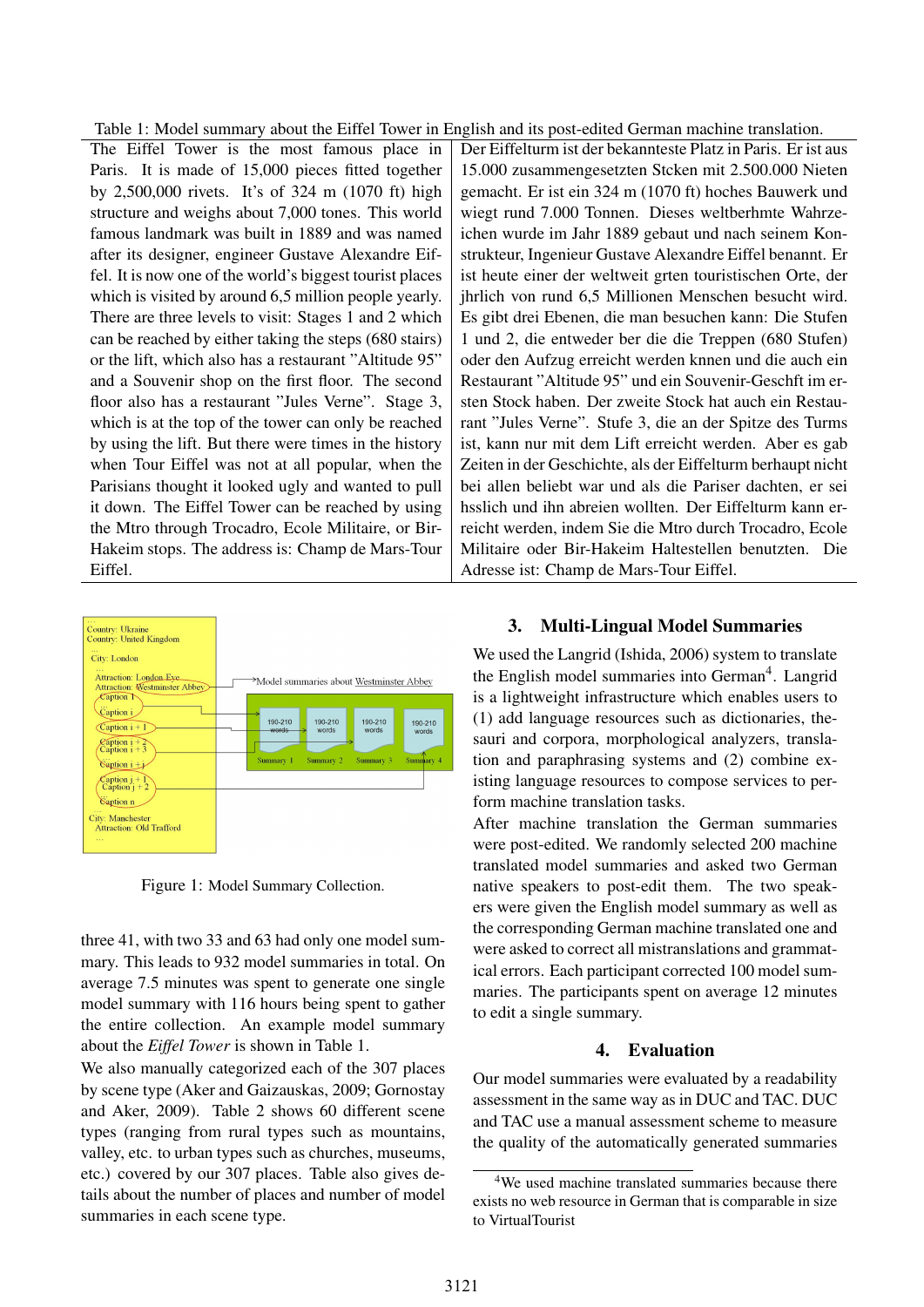Table 2: Scene types, number of different places (plcs) and the number of model summaries (sums) within a scene type. These scene types are covered by our 307 places.

| Scene           | plcs           | sums           | Scene      | plcs           | sums                     |
|-----------------|----------------|----------------|------------|----------------|--------------------------|
| Type            |                |                | Type       |                |                          |
| mountain        | $\overline{7}$ | 18             | cemetery   | $\mathbf{1}$   | $\overline{4}$           |
| street          | 6              | 13             | college    | 3              | 5                        |
| beach           | 7              | 18             | house      | 5              | 13                       |
| cave            | $\mathbf{1}$   | $\mathbf{1}$   | village    | 5              | 8                        |
| Z <sub>00</sub> | $\overline{4}$ | 10             | abbey      | $\mathbf{1}$   | $\overline{4}$           |
| hill            | 5              | 16             | church     | 11             | 32                       |
| lake            | 3              | 6              | museum     | 17             | 55                       |
| pub             | $\overline{c}$ | $\overline{2}$ | basilica   | $\overline{2}$ | 8                        |
| gate            | $\mathbf{1}$   | $\overline{4}$ | glacier    | $\mathbf{1}$   | $\mathbf{1}$             |
| temple          | 8              | 29             | parliament | 3              | 12                       |
| statue          | $\overline{c}$ | 8              | market     | $\overline{2}$ | 8                        |
| railway         | $\overline{2}$ | 3              | ski resort | $\mathbf{1}$   | $\mathbf{1}$             |
| avenue          | $\overline{2}$ | $\overline{7}$ | stadium    | $\overline{2}$ | 5                        |
| theatre         | $\overline{2}$ | 8              | aquarium   | $\overline{c}$ | 5                        |
| cathedral       | 11             | 35             | bridge     | 9              | 31                       |
| opera           | $\overline{4}$ | 16             | palace     | 14             | 52                       |
| house           |                |                |            |                |                          |
| railway         | 1              | $\overline{4}$ | mosque     | $\overline{4}$ | 13                       |
| station         |                |                |            |                |                          |
| waterfall       | 3              | 4              | road       | 1              | $\mathbf{1}$             |
| valley          | $\mathbf{1}$   | $\mathbf{1}$   | island     | 7              | 14                       |
| area            | 5              | 15             | volcano    | $\overline{2}$ | $\overline{\mathcal{L}}$ |
| skyscraper      | $\overline{2}$ | 5              | monument   | 10             | 31                       |
| district        | 3              | 11             | boulevard  | $\mathbf 1$    | $\overline{2}$           |
| university      | 6              | 14             | building   | 9              | 23                       |
| park            | 14             | 45             | gallery    | $\overline{c}$ | $\overline{7}$           |
| venue           | 1              | $\mathbf{1}$   | canal      | $\mathbf{1}$   | 6                        |
| observation 1   |                | $\overline{4}$ | tower      | 8              | 31                       |
| wheel           |                |                |            |                |                          |
| prison          | $\overline{2}$ | 7              | residence  | $\overline{c}$ | 6                        |
| castle          | 14             | 51             | square     | 18             | 63                       |
| hotel           | $\overline{4}$ | 7              | garden     | $\overline{4}$ | 14                       |
| river           | 8              | 26             | chapel     | $\mathbf 1$    | 4                        |

as well as the model summaries. In these exercises the human subjects are presented with the summaries and asked to assess each summary based on the following criteria (each criterion has a five point scale with high scores indicating a better result in relation to that criterion) (Dang, 2005; Dang, 2006):

- Grammaticality: The caption does not have formatting or capitalization errors or obviously ungrammatical sentences (e.g., fragments, missing components) that make the text difficult to read.
- Redundancy: There is no unnecessary repetition

Table 3: Readability five point scale evaluation results for 489 English model summaries.

| Feature                                   | 5            | $\mathcal{R}$              |             |  |
|-------------------------------------------|--------------|----------------------------|-------------|--|
| grammaticality 79.8% 15.2% 2.8% 1.8% 0.4% |              |                            |             |  |
| redundancy                                |              | 94.9% 3.1% 1.8% 0.2% 0%    |             |  |
| clarity                                   |              | 93.9% 4.3% 0.81% 0.4% 0.6% |             |  |
| focus                                     | $90.6\%$ 7\% | $2\%$                      | $0.4\%$ 0\% |  |
| structure                                 |              | 90.8% 5.3% 2.9% 0.81% 0.2% |             |  |

in the caption. Unnecessary repetition might take the form of whole sentences that are repeated, or repeated facts, or the repeated use of a noun or noun phrase (e.g., "Westminster Abbey") when a pronoun ("it") would suffice.

- **Clarity**: It is easy to identify who or what the pronouns and noun phrases in the caption are referring to. If a person or other entity is mentioned, it should be clear what their role in the story is. So, a reference would be unclear if an entity is referenced but its identity or relation to the story remains unclear.
- Focus: The caption has a focus; sentences should only contain information that is related to the rest of the caption.
- Structure: The caption is well-structured and well-organized. The caption should not just be a heap of related information, but should build from sentence to sentence to a coherent body of information about a topic.

### 4.1. Evaluation of English model summaries

To assess all English model summaries is labourintensive work. Thus, we randomly selected half (in total 489 out of 932) of the model summaries and distributed them among three different humans who were not the summary collector. The humans were assigned different summary sets and were asked to assess the summaries according to the criteria described above. The results in terms of percentage of summaries with same scores at each level are shown in Table 3.

Most of the model summaries (94% or more) obtained scores at level 4 or above. These results show that our summaries are high quality model summaries and are appropriate for automatic evaluation of systems producing image captions. The results are also comparable with those reported at DUC concerning the readability assessment of model summaries. Dang (2005; 2006) reported 95% of model summaries received scores at level 4 or above in each of the criteria.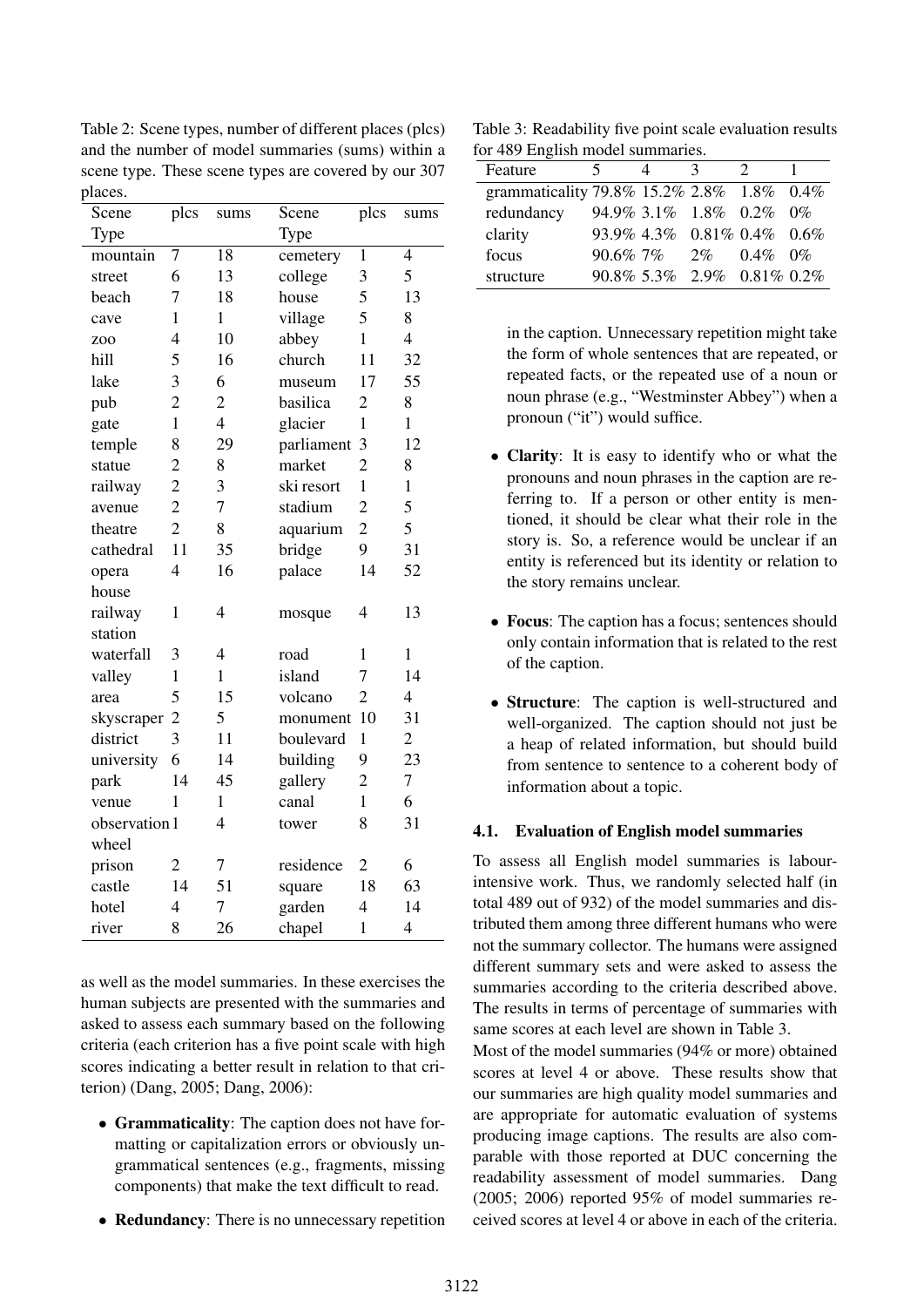Table 4: Readability five point scale evaluation results for 100 machine translated German model summaries with (PostEdit) and without (NonPostEdit) post-editing.

| Feature                                     | 5         | 4                 | 3  | $\mathfrak{D}$ |       |
|---------------------------------------------|-----------|-------------------|----|----------------|-------|
| grammaticalityNonPostEdit 0% 3% 15% 56% 26% |           |                   |    |                |       |
| redundancyNonPostEdit                       |           | 84% 13% 3% 0%     |    |                | $0\%$ |
| clarityNonPostEdit                          |           | 70% 15% 15% 0%    |    |                | $0\%$ |
| focusNonPostEdit                            |           | 80% 18% 2%        |    | $0\%$          | $0\%$ |
| structureNonPostEdit                        |           | 2\% 81\% 17\% 0\% |    |                | $0\%$ |
| grammaticalityPostEdit                      |           | 78% 16% 6%        |    | $0\%$          | $0\%$ |
| redundancyPostEdit                          |           | 96\% 2\% 2\%      |    | $0\%$          | $0\%$ |
| clarityPostEdit                             |           | 94\% 2\% 2\%      |    | 2%             | $0\%$ |
| focusPostEdit                               |           | 86% 10% 4%        |    | $0\%$          | $0\%$ |
| structurePostEdit                           | $90\%$ 4% |                   | 6% | $0\%$          | $0\%$ |

#### 4.2. Evaluation of German model summaries

For the evaluation of machine translated model summaries we randomly selected 100 summaries from the 200 model summaries set we used for post-editing (see Section 3). We first evaluated the 100 model summaries without having post-edited and later their postedited versions. We asked two German native speakers who were not the post-editors to do the assessment. The first person evaluated the summaries without post-editing and the second person evaluated their post-edited versions. The results of this evaluation are shown in Table 4.

Apart from the grammaticality measure the non postedited machine translated summaries perform almost as well as their post-edited versions. The rather unsatisfactory results in the grammaticality measure are mainly due to the use of slang in the English model summaries which gets incorrectly translated. Furthermore, some English sentences contain several main clauses separated with "and". Such constructions are not grammatical in German and have to be transformed into sub clauses in German, which is not done by the machine translation system. In addition, articles are sometimes incorretly translated or verbs are used in the wrong tense or discarded completely. Finally, in some translated sentences the word order is wrong. However, the results for the post-edited versions show that these errors in machine translated summaries can be corrected with little effort and corrected summaries can be used as model summaries. This is also supported by significantly high correlation results obtained after comparing different automated summaries to German machine translated summaries and their post-edited versions using ROUGE.

We generated two different types of German sum-

maries for 28 different images: baseline and automated summaries. The baseline summaries are generated from the top-ranked documents retrieved in the Yahoo! search results for each image's place name. From these documents we created a summary by selecting sentences from the beginning until the summary reaches a length of 200 words. The automated summaries are generated using the summarization system described in (Aker and Gaizauskas, 2009). We compared both baseline and automated summaries against the machine translated model summaries as well as against their post-edited versions. Following the Document Understanding Conference (DUC) (Dang, 2005; Dang, 2006) evaluation standards we used for the comparison ROUGE 2 and ROUGE SU4 as evaluation metrics. ROUGE 2 gives recall scores for bi-gram overlap between the automatically generated summaries and the model ones. ROUGE SU4 allows bi-grams to be composed of non-contiguous words, with a maximum of four words between the bi-grams.

After obtaining the ROUGE scores we computed twotailed Pearson correlation coefficients between them. We observed that the comparison between the baseline and machine translated summaries and baseline and post-edited machine translated summaries correlate with  $94\%$  in ROUGE 2 ( $p < .01$ ) and  $95\%$  in ROUGE SU4 ( $p < .01$ ). For the automated summaries (comparison between the automated and machine translated summaries and automated and post-edited machine translated summaries) we obtained a similar observation: 89% correlation in ROUGE 2 ( $p < .01$ ) and 93% correlation in ROUGE SU4  $(p<.01)$ .

### 5. Conclusion

In this paper we described a set of 932 model summaries for 307 different locations. The summaries are collected from existing image captions and are written in English. We used machine translation to translate the original model summaries into German. The original as well as the machine translated summaries are assessed by humans based on readability criteria similar to those used by DUC and TAC. The evaluations show that both English and German machine translated summaries are at high quality. In future we plan to enrich the data set with Italian and Latvian summaries. The model summaries are free for download.

#### 6. Acknowledgment

The research reported was funded by the TRIPOD project supported by the European Commission under the contract No. 045335. We would like to thank Virtualtourist for allowing us to use the captions and